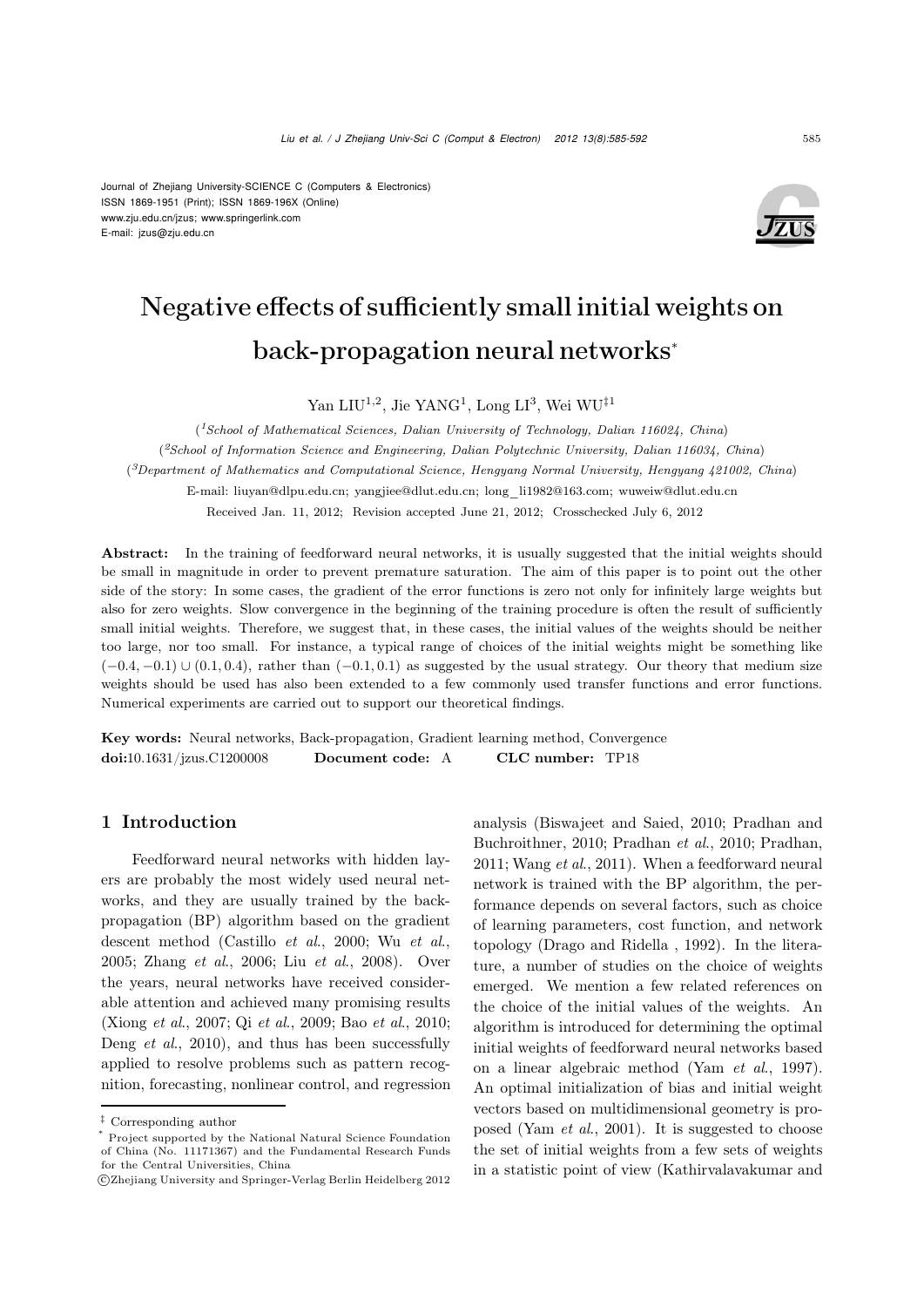Thangavel, 2003). An optimization methodology for neural network weights and architectures was introduced to generate an automatic process with high classification performance and low complexity (Ludermir *et al*., 2006). The sensitivity of Adalines to weights perturbation is discussed by means of the hypercube model and analytical geometry method (Zeng *et al*, 2006). The initial values are analyzed using the split-complex BP algorithm (Yang *et al*., 2008).

An important and commonly adopted strategy is that the initial weights are chosen to be small in magnitude in order to prevent premature saturation in the training procedure (Elman, 1993; Hagan *et al*., 1996; Ham and Kostanic, 2001). We point out in this paper the other side of the story: In some cases, slow convergence in the beginning of the training procedure is the result of sufficiently small initial weights.

To elaborate, let us recall why generally the initial weights should be small. The transfer (or activation) functions for the hidden layer and the output layer of the BP neural networks are often chosen to be sigmoid functions, such as  $g(x)=1/(1+e^{-x})$  with its saturation value being <sup>0</sup>/1. Then, large values of the weights  $\rightarrow$  large value of  $x \rightarrow$  small value of the derivative  $g'(x) \to$  slow convergence. Hence, a com-<br>monly applied strategy is to shoose the values of the monly applied strategy is to choose the values of the initial weights randomly from a small symmetrical range, say,  $(-0.1, 0.1)$ .

However, in some special cases, e.g., some widely used benchmark classification problems, the gradients of the error functions are **0** not only for infinitely large weights but also for zero weights. (Henceforth we shall use **0** to denote a vector whose components are all zero. Its dimension may be different in different places and can be determined from the context.) Hence, in such cases, similarly we have: small values of the weights  $\rightarrow$  small values of the gradients  $\rightarrow$  slow convergence. The objective and motivation of this study is to demonstrate that based on this observation, when solving these classification problems in numerical experiments, the initial values of the weights should be neither too large, nor too small. For instance, a typical range for choosing the initial weights might be something like  $(-0.4, -0.1) \cup (0.1, 0.4).$ 

## 2 BP algorithm based on the gradient descent method

Consider a feedforward neural network with three layers for the pattern classification task. The numbers of neurons for the input, hidden, and output layers are  $l, n$ , and 1, respectively. The structure is shown in Fig. 1. Let the input training examples be  $\xi^j \in \mathbb{R}^l$   $(j = 1, 2, ..., J)$ , and the corresponding desired outputs be  $O^j \in \mathbb{R}$   $(j = 1, 2, ..., J)$ . We denote the weight matrix connecting the input and the hidden layers by  $V = (v_{ij})_{n \times l}$ , and we let  $v_i = (v_{i1}, v_{i2}, \dots, v_{il})^{\mathrm{T}} \in \mathbb{R}^l$   $(i = 1, 2, \dots, n)$  denote the weight vector connecting the input layer and the ith hidden neuron.



Fig. 1 Structure of a back-propagation network with three layers

We remark that there are actually bias terms involved in the neural system. However, following a common strategy, we set the last component  $\xi_l^j$  (j = 1.2 s) of the input vectors to be 1.42 the last  $1, 2, \ldots, J$  of the input vectors to be  $-1$ , so the last component  $v_{il}$  of  $v_i$  stands for the bias term for the ith hidden neuron. This strategy allows us not to write explicitly the bias terms in the description of our problem.

The weight vector connecting the hidden and the output layers is denoted by  $\tilde{\mathbf{w}}$  =  $(w_1, w_2, \ldots, w_n)^{\mathrm{T}} \in \mathbb{R}^n$ . Let  $g : \mathbb{R} \longrightarrow \mathbb{R}$  be the transfer function for both the hidden and the output layers, which is typically, but not necessarily, of sigmoid type. For convenience, we introduce the following vector function of  $\boldsymbol{x} = (x_1, x_2, \dots, x_n)^\mathrm{T} \in \mathbb{R}^n$ :

$$
\tilde{G}(\boldsymbol{x}) = (g(x_1), g(x_2), \dots, g(x_n))^\mathrm{T}.
$$
 (1)

For any given input  $\boldsymbol{\xi} \in \mathbb{R}^l$ , the output of the hidden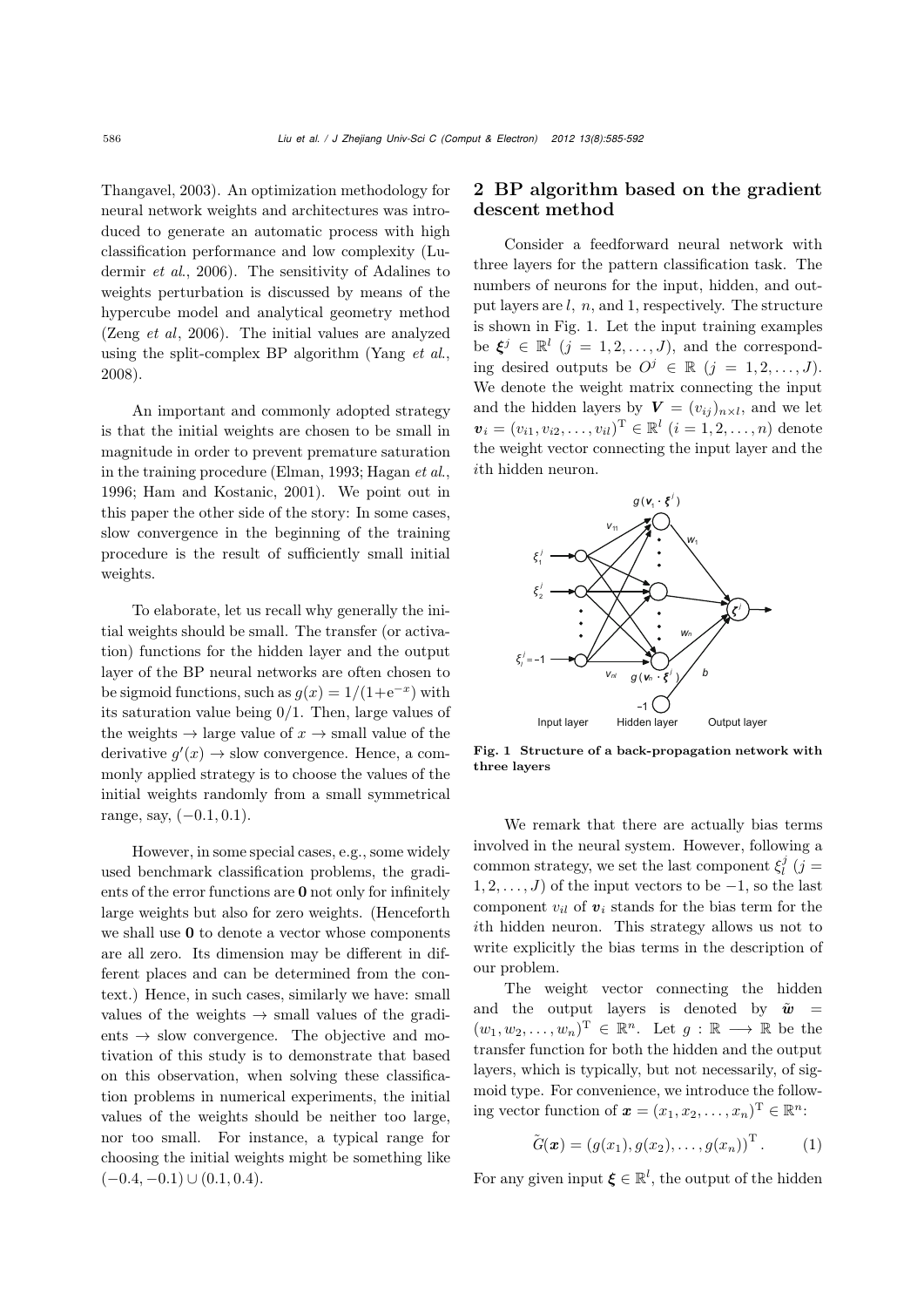layer is

$$
\tilde{G}(\boldsymbol{V}\boldsymbol{\xi}) = (g(\boldsymbol{v}_1\cdot\boldsymbol{\xi}), g(\boldsymbol{v}_2\cdot\boldsymbol{\xi}), \ldots, g(\boldsymbol{v}_n\cdot\boldsymbol{\xi})), \quad (2)
$$

and the final output of the network is

$$
\boldsymbol{\zeta} = g\left(\tilde{\boldsymbol{w}} \cdot \tilde{G}(\boldsymbol{V}\boldsymbol{\xi}) - b\right),\tag{3}
$$

where  $b$  is the bias for the output neuron. Similarly as above, we write

$$
\begin{cases}\n\mathbf{w} = (w_1, w_2, \dots, w_n, b)^{\mathrm{T}}, \\
G(\mathbf{x}) = (g(x_1), g(x_2), \dots, g(x_n), -1)^{\mathrm{T}}.\n\end{cases} (4)
$$

Then Eq. (3) can be simplified as

$$
\boldsymbol{\zeta} = g(\boldsymbol{w} \cdot G(\boldsymbol{V}\boldsymbol{\xi})). \tag{5}
$$

The popular square error function  $E(\mathbf{w}, \mathbf{V})$  is given by

$$
E(\mathbf{w}, \mathbf{V}) := \frac{1}{2} \sum_{j=1}^{J} (O^j - \zeta^j)^2
$$
  
= 
$$
\frac{1}{2} \sum_{j=1}^{J} [O^j - g(\mathbf{w} \cdot G(\mathbf{V}\boldsymbol{\xi}^j))]^2.
$$
 (6)

Other types of error functions can also be used (Section 5). The aim of network training is to find the optimal weights  $(w^*, V^*)$  such that

$$
E(\boldsymbol{w}^*,\boldsymbol{V}^*) = \min E(\boldsymbol{w},\boldsymbol{V}). \tag{7}
$$

First let us introduce the batch, or off-line, training method. We start from an arbitrary initial value  $(w^0, V^0)$ , and proceed to refine it iteratively by the following rules:

$$
\mathbf{w}^{k+1} = \mathbf{w}^k + \triangle \mathbf{w}^k, \ k = 0, 1, \dots,
$$
 (8a)

$$
\bm{v}_i^{k+1} = \bm{v}_i^k + \triangle \bm{v}_i^k, \ i = 1, 2, \dots, n, k = 0, 1, \dots,
$$
\n(8b)

where  $(\eta$  is the learning rate)

$$
\Delta \mathbf{w}^k = -\eta E_{\mathbf{w}}(\mathbf{w}, \mathbf{V})
$$
  
=  $-\eta \sum_{j=1}^J [(\mathbf{O}^j - g(\mathbf{w} \cdot G(\mathbf{V}\boldsymbol{\xi}^j)))$   
 $\cdot g'(\mathbf{w} \cdot G(\mathbf{V}\boldsymbol{\xi}^j))G(\mathbf{V}\boldsymbol{\xi}^j)],$  (9a)

$$
\Delta \mathbf{v}_i^k = -\eta E_{\mathbf{v}_i}(\mathbf{w}, \mathbf{V})
$$
  
=  $-\eta \sum_{j=1}^J [(\mathbf{O}^j - g(\mathbf{w} \cdot \mathbf{G}(\mathbf{V}\boldsymbol{\xi}^j)))$   
 $\cdot g'(\mathbf{w} \cdot \mathbf{G}(\mathbf{V}\boldsymbol{\xi}^j)) w_i g'(\mathbf{v}_i \cdot \boldsymbol{\xi}^j) \boldsymbol{\xi}^j].$  (9b)

Next, we introduce the online gradient method. Let  ${\{\boldsymbol{\xi}^{(k)}, O^{(k)}\}}_{k=0}^{\infty} \in \mathbb{R}^l \times \mathbb{R}$  be the training sequence of input-target pairs, such that each  $(\boldsymbol{\xi}^{(k)}, O^{(k)})$  is chosen from  $\{(\boldsymbol{\xi}^j, O^j)|j = 1, 2, ..., J\}$  stochastically. Now, in place of Eqs. (9a) and (9b) we have

$$
\Delta \boldsymbol{w}^{k} = -\eta \left( O^{(k)} - g(\boldsymbol{w} \cdot G(\boldsymbol{V} \boldsymbol{\xi}^{(k)})) \right) \cdot g' \left( \boldsymbol{w} \cdot G(\boldsymbol{V} \boldsymbol{\xi}^{(k)}) \right) G(\boldsymbol{V} \boldsymbol{\xi}^{(k)}), \qquad (10a)
$$

$$
\Delta \mathbf{v}_i^k = -\eta \left( O^{(k)} - g(\mathbf{w} \cdot G(\mathbf{V} \boldsymbol{\xi}^{(k)})) \right) \cdot g' \left( \mathbf{w} \cdot G(\mathbf{V} \boldsymbol{\xi}^{(k)}) \right) w_i g'(\mathbf{v}_i \cdot \boldsymbol{\xi}^{(k)}) \boldsymbol{\xi}^{(k)}.
$$
\n(10b)

## 3 When and why sufficiently small initial weights are ineffective

In this section, we present three theorems to show that, under certain conditions, the gradient of the square error function for zero weights is, or nearly is, **0**. In such a case, it is clear that small initial weights in the training procedure  $(8)–(10)$  will lead to slow convergence since the gradient of the square error function will be very small.

Theorem 1 Consider the three-layer neural network (3) with the batch BP training algorithm  $(8)–(9)$ . Then, the gradient of the square error function (6) for zero weights is **0**, provided that one of the following two conditions is satisfied:

(i)  $g'(0) = 0;$ <br>(ii) The netwo

(ii) The network is used to solve a classification problem such that the numbers of the two classes of training samples are equal and that  $g(0) = (O^+ +$  $O^{-}$ /2, where  $O^{+}$  and  $O^{-}$  are the two target outputs for the two classes, respectively.

Proof The gradients of the square error function  $E(\boldsymbol{w}, V)$  with respect to the weights  $\boldsymbol{w}$  and  $V$  are shown below:

$$
E_{\mathbf{w}}(\mathbf{w}, \mathbf{V}) = -\sum_{j=1}^{J} [(O^{j} - g(\mathbf{w} \cdot G(\mathbf{V}\boldsymbol{\xi}^{j})))
$$

$$
\cdot g'(\mathbf{w} \cdot G(\mathbf{V}\boldsymbol{\xi}^{j})) G(\mathbf{V}\boldsymbol{\xi}^{j})], \quad (11)
$$

where  $G(V\xi^j)=(g(v_1 \cdot \xi^j),\ldots,g(v_n \cdot \xi^j),-1)^T$ ,

$$
E_{\boldsymbol{v}_i}(\boldsymbol{w}, \boldsymbol{V}) = -\sum_{j=1}^J [(O^j - g(\boldsymbol{w} \cdot G(\boldsymbol{V}\boldsymbol{\xi}^j)))
$$

$$
\cdot g'(\boldsymbol{w} \cdot G(\boldsymbol{V}\boldsymbol{\xi}^j)) w_i g'(\boldsymbol{v}_i \cdot \boldsymbol{\xi}^j) \boldsymbol{\xi}^j]. \tag{12}
$$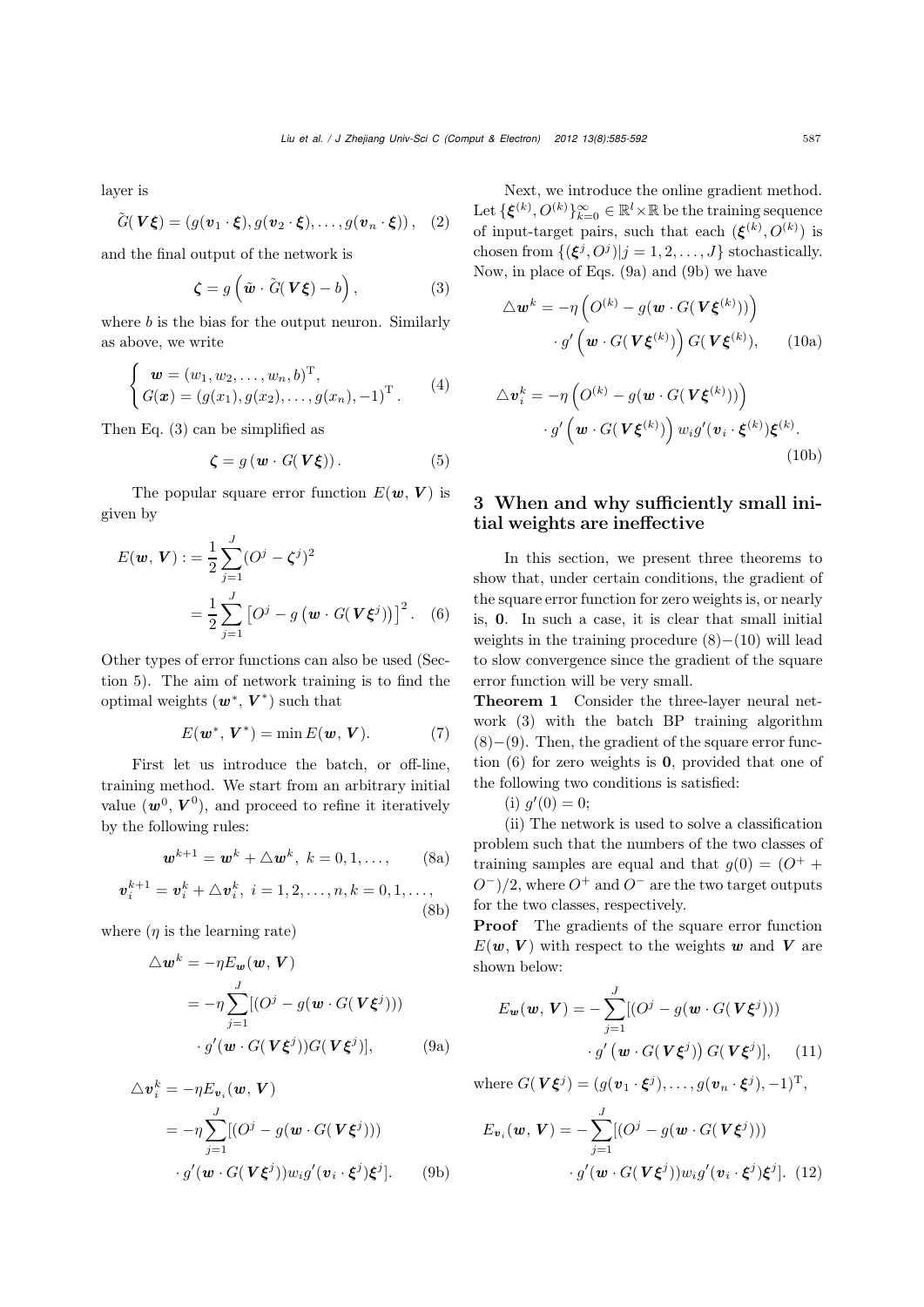At  $u \equiv (w, V) = 0$ , we have

$$
G(\mathbf{V}\xi^{j})|_{\mathbf{u}=\mathbf{0}} = (g(0), g(0), \dots, g(0), -1)^{\mathrm{T}}, \quad (13)
$$

$$
\mathbf{w} \cdot G(\mathbf{V}\boldsymbol{\xi}^j)|_{\mathbf{u}=\mathbf{0}} = 0,\tag{14}
$$

$$
g\left(\boldsymbol{w} \cdot G(\boldsymbol{V}\boldsymbol{\xi}^j)\right)|_{\boldsymbol{u}=\boldsymbol{0}} = g(0),\tag{15}
$$

$$
g'\left(\mathbf{w} \cdot G(\mathbf{V}\boldsymbol{\xi}^j)\right)|_{\mathbf{u}=\mathbf{0}} = g'(0). \tag{16}
$$

Thus,

$$
E_{\mathbf{w}}(\mathbf{w}, \mathbf{V})|_{\mathbf{u}=\mathbf{0}} = -\sum_{j=1}^{J} [(O^{j} - g(0))g'(0) + (g(0), \dots, g(0), -1)^{T}]. \tag{17}
$$

Apparently, provided that Condition (i) or (ii) in Theorem 1 holds, there will be

$$
E_{\boldsymbol{w}}(\boldsymbol{w},\boldsymbol{V})|_{\boldsymbol{u}=\boldsymbol{0}}=\boldsymbol{0}.\tag{18}
$$

The following evaluation is simple:

$$
E_{\boldsymbol{v}_i}(\boldsymbol{w}, \boldsymbol{V})|_{\boldsymbol{u}=\boldsymbol{0}} = \boldsymbol{0}, \ \ i = 1, 2, \dots, n. \tag{19}
$$

This completes the proof.

Similarly the following two theorems can be proven.

Theorem 2 Consider the three-layer neural network (3) with online BP training algorithm (10). Then, the gradient of the square error function (6) for zero weights is **0**, provided that  $g'(0) = 0$  is satisfied.

**Theorem 3** If the transfer function satisfies  $q(0)$  = 0, then for both the batch algorithm (9) and the online algorithm (10), the gradients of the square error function  $E(\mathbf{w}, \mathbf{V})$  with respect to  $\tilde{\mathbf{w}} =$  $(w_1, w_2,..., w_n)^{\text{T}}$  and  $v_i$   $(i = 1, 2,..., n)$  are all **0**, but the partial derivative with respect to the bias b for the output neuron might not be zero.

**Remark** The condition  $g'(0) = 0$  in Theorems 1 and 2 is satisfied by, for example, the popular radial basis functions which are often used for approximation problems. Condition (ii) in Theorem 1 is satisfied by many benchmark classification problems as shown in the next section. The condition  $q(0) = 0$ in Theorem 3 is satisfied by many popular transfer functions.

#### 4 Numerical experiments

In this section, we carry out seven numerical experiments as shown in the seven tables below to support our theoretical findings. The first four experiments satisfy Condition (ii) in Theorem 1, the fifth satisfies Condition (i) in Theorem 1, the sixth is for an online BP training problem satisfying the condition in Theorem 2, and the seventh satisfies the condition in Theorem 3.

We start by investigating the behavior of the three-layer BP network based on the gradient descent method in batch mode for the following four classification problems (Tables 1−4): (1) squarecircle classification problem, (2) continuous XOR classification problem, (3) two-spiral classification problem, (4) 5-bit parity classification problem. The total numbers of the training samples are 400, 400, 98, and 32, respectively, each of which is divided into two classes with an equal number of samples. Thus, if a sigmoid function is used as the transfer function, then the BP network for solving these benchmark problems will satisfy Condition (ii) in Theorem 1. Fig. 2 shows the training samples of the first three problems. The square error function is employed and the transfer function for both hidden and output layers is the logsig function  $q(x)=1/(1 + e^{-x})$ . Other training parameters are chosen as follows: the learning rate is <sup>0</sup>.1; the numbers of the hidden neurons are <sup>6</sup>, <sup>6</sup>, <sup>30</sup>, <sup>10</sup>, respectively; the maximum numbers of iterations are 5000, 5000, 50 000, and 10 000, respectively.

In these four, as well as in the other three, experiments, the initial weights are randomly generated in certain ranges as specified in the tables. The 'success rate' indicates the percentage of the training samples that are successfully classified in the end of the training iteration. The 'average error' in the tables is the result of averaging over 10 training procedures.

Table 1 Results for the square-circle classification problem

| Range of<br>initial weights | Average error | Average<br>success rate $(\%)$ |
|-----------------------------|---------------|--------------------------------|
| $[-0.005, 0.005]$           | 63.9776       | 51.23                          |
| $[-0.01, 0.01]$             | 66.1019       | 53.64                          |
| $[-0.02, 0.02]$             | 27.5531       | 81.79                          |
| $[-0.04, 0.04]$             | 14.9078       | 90.20                          |
| $[-0.08, 0.08]$             | 2.9076        | 99.00                          |
| $[-0.1, 0.1]$               | 2.9728        | 98.80                          |
| $[-0.5, 0.5]$               | 1.6304        | 99.50                          |
| $[-1, 1]$                   | 1.4826        | 99.55                          |
| $[-5, 5]$                   | 2.8227        | 98.63                          |
| $[-8, 8]$                   | 7.1010        | 96.64                          |
| $[-15, 15]$                 | 27.0526       | 86.00                          |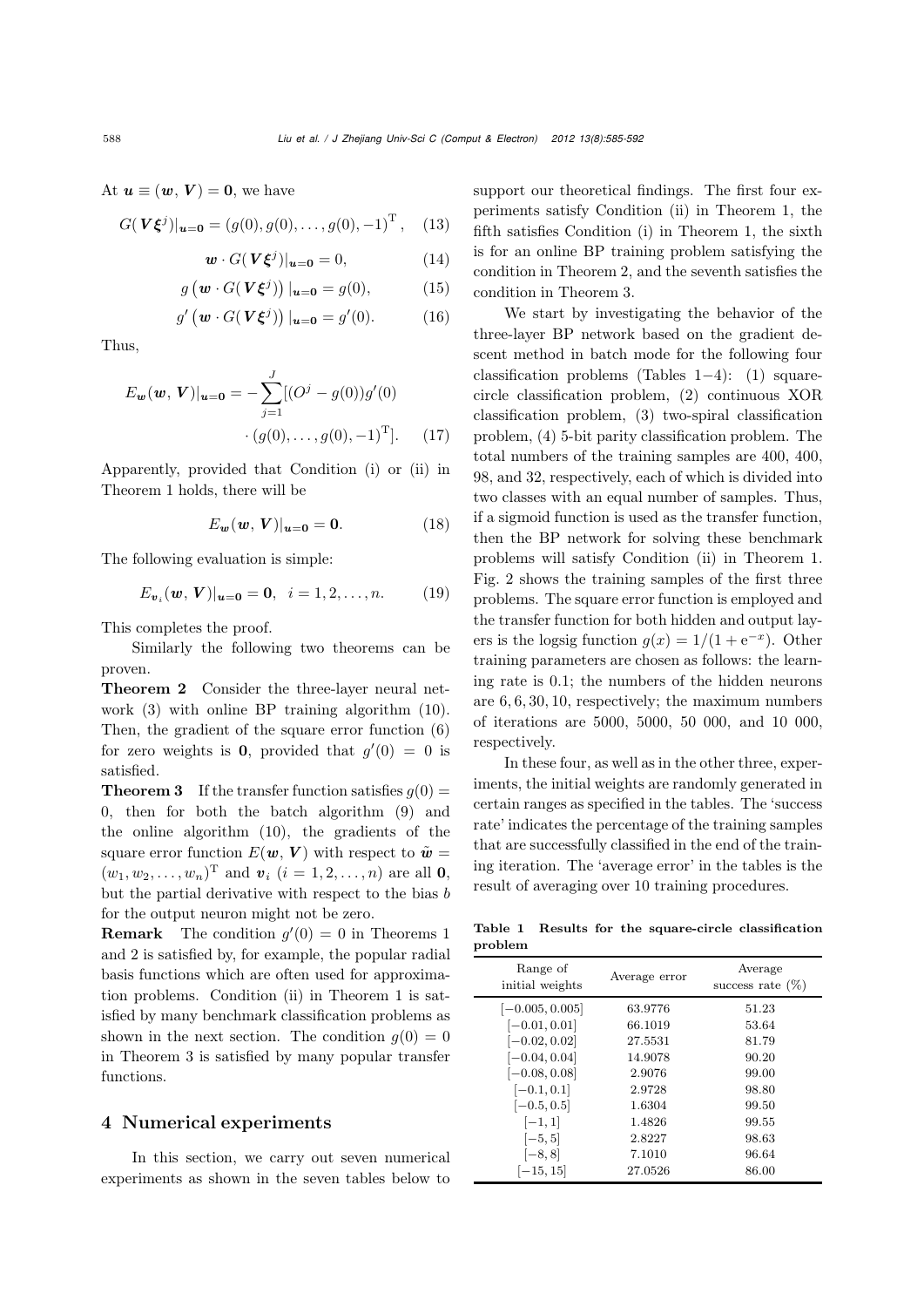Table 2 Results for the continuous XOR classification problem

| Range of<br>initial weights | Average error | Average<br>success rate $(\%)$ |  |  |
|-----------------------------|---------------|--------------------------------|--|--|
| $[-0.005, 0.005]$           | 64.3643       | 49.58                          |  |  |
| $[-0.01, 0.01]$             | 65.3097       | 52.83                          |  |  |
| $[-0.02, 0.02]$             | 64.9070       | 53.90                          |  |  |
| $[-0.04, 0.04]$             | 39.7133       | 75.40                          |  |  |
| $[-0.08, 0.08]$             | 20.1743       | 85.53                          |  |  |
| $[-0.1, 0.1]$               | 19.4074       | 87.68                          |  |  |
| $[-0.5, 0.5]$               | 5.6972        | 97.07                          |  |  |
| $[-1, 1]$                   | 2.5869        | 99.30                          |  |  |
| $[-5, 5]$                   | 2.4817        | 99.00                          |  |  |
| $[-10, 10]$                 | 25.0396       | 86.35                          |  |  |

Table 3 Results for the two-spiral classification problem

| Range of<br>initial weights | Average error | Average<br>success rate $(\%)$ |  |  |
|-----------------------------|---------------|--------------------------------|--|--|
| $[-0.005, 0.005]$           | 14.1214       | 53.61                          |  |  |
| $[-0.01, 0.01]$             | 14.1138       | 53.06                          |  |  |
| $[-0.05, 0.05]$             | 14.1380       | 53.47                          |  |  |
| $[-0.2, 0.2]$               | 14.1167       | 53.37                          |  |  |
| $[-0.6, 0.6]$               | 11.8426       | 66.43                          |  |  |
| $[-1, 1]$                   | 6.8395        | 82.55                          |  |  |
| $[-2, 2]$                   | 3.9638        | 90.41                          |  |  |
| $[-5, 5]$                   | 2.6730        | 94.78                          |  |  |
| $[-8, 8]$                   | 4.9588        | 90.00                          |  |  |
| $[-10, 10]$                 | 7.7583        | 84.29                          |  |  |

Table 4 Results for the 5-bit parity classification problem

| Range of<br>initial weights | Average error | Average<br>success rate $(\%)$ |  |
|-----------------------------|---------------|--------------------------------|--|
| $[-0.005, 0.005]$           | 4.0000        | 50.31                          |  |
| $[-0.01, 0.01]$             | 4.0000        | 52.19                          |  |
| $[-0.08, 0.08]$             | 3.6704        | 62.50                          |  |
| $[-0.1, 0.1]$               | 3.1627        | 78.44                          |  |
| $[-0.4, 0.4]$               | 1.7266        | 100.00                         |  |
| $[-0.6, 0.6]$               | 1.3226        | 99.88                          |  |
| $[-1, 1]$                   | 1.1630        | 99.75                          |  |
| $[-5, 5]$                   | 0.9334        | 92.84                          |  |
| $[-8, 8]$                   | 1.8992        | 85.44                          |  |
| $[-10, 10]$                 | 2.3455        | 81.75                          |  |

We see clearly in these experiments that, as revealed by our theorems, up to a certain critical point, smaller initial weights result in slower convergence and larger initial weights lead to better convergence. But after that point, as is well known to the neural network community, the convergence increasingly worsens for larger initial weights.



Fig. 2 Training samples for the square-circle problem (a), continuous XOR problem (b), and two-spiral problem (c)

Next, consider in Table 5 a three-layer BP neural network based on the gradient descent method in batch mode to accomplish the square-circle classification task, in which the transfer function is  $q(x) = e^{-x^2/2}$  satisfying Condition (i) in Theorem 1, i.e.,  $g'(0) = 0$ . We let the numbers of samples<br>of the two classes (with ideal outputs 1 and 0, re of the two classes (with ideal outputs 1 and 0, respectively) be 200 and 150, respectively. Thus, it dissatisfies Conditions (ii) in Theorem 1. The number of hidden units is <sup>6</sup>, the learning rate is <sup>0</sup>.002, and the maximum number of training epochs is 5000. Table 5 shows the average results for 10 trials.

Table 6 is for a three-layer BP neural network based on the online gradient method to accomplish the three-bit parity classification task. The training patterns are supplied to the network in a completely stochastic order.  $g(x) = e^{-x^2/2}$  satisfies the condition  $g'(0) = 0$  in Theorem 2. The number of hidden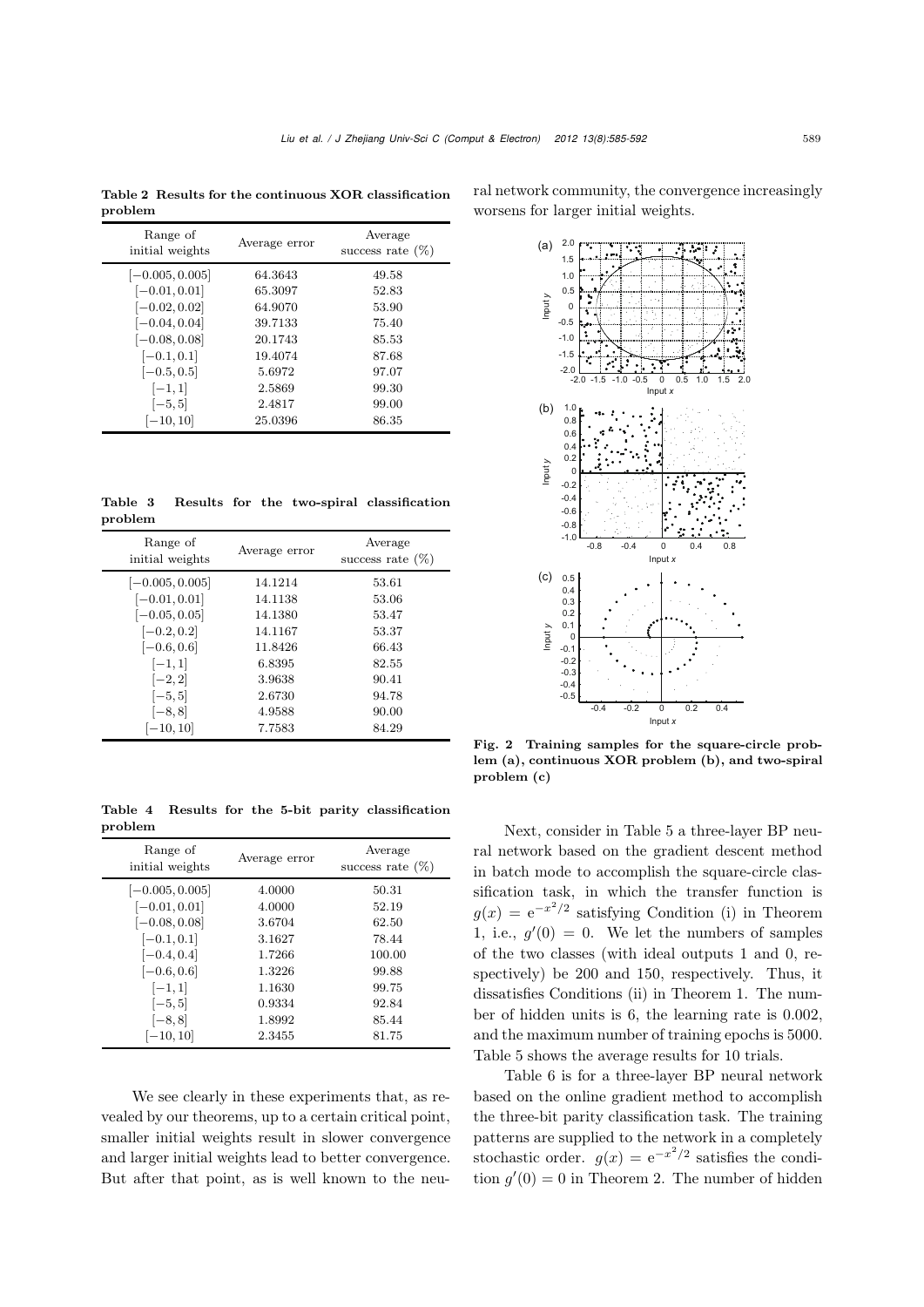Table 5 Results for the square-circle classification problem

| Range of<br>initial weights | Average error | Average<br>success rate $(\%)$ |  |  |
|-----------------------------|---------------|--------------------------------|--|--|
| $[-0.005, 0.005]$           | 42.7096       | 57.14                          |  |  |
| $[-0.01, 0.01]$             | 30.5714       | 75.14                          |  |  |
| $[-0.02, 0.02]$             | 18.9219       | 86.37                          |  |  |
| $[-0.06, 0.06]$             | 12.5217       | 94.11                          |  |  |
| $[-0.08, 0.08]$             | 10.6432       | 95.80                          |  |  |
| $[-0.2, 0.2]$               | 10.1697       | 96.14                          |  |  |
| $[-0.8, 0.8]$               | 8.6064        | 97.91                          |  |  |
| $[-1, 1]$                   | 11.3832       | 94.69                          |  |  |
| $[-5, 5]$                   | 29.6105       | 82.34                          |  |  |
| $[-10, 10]$                 | 36.7854       | 72.71                          |  |  |

units is <sup>5</sup>, the learning rate is <sup>0</sup>.1, and the maximum number of training epochs is 5000. The average results for 10 trials are given in Table 6. Note that a similar situation occurs here for the online gradient learning method under the condition  $g'(0) = 0$ . But<br>from our numerical experience, under Condition (ii) from our numerical experience, under Condition (ii) in Theorem 1 (which is a very important case since it is often satisfied when sigmoid functions are used), very small initial weights cause much less trouble for the online gradient method than for the off-line (batch) gradient method. The reason is that at each training step, the online gradient vector is generally not **0**, though its expectation is, when the two classes have the same number of samples. Maybe this should be viewed as another advantage of the online gradient method over the off-line gradient method for neural networks.

Table 6 Results of the online gradient method for the 3-bit classification problem

| Range of<br>initial weights | Average error | Average<br>success rate $(\%)$ |  |  |
|-----------------------------|---------------|--------------------------------|--|--|
| $[-0.005, 0.005]$           | 1.0698        | 50.00                          |  |  |
| $[-0.04, 0.04]$             | 1.1245        | 50.00                          |  |  |
| $[-0.06, 0.06]$             | 1.0425        | 60.00                          |  |  |
| $[-0.1, 0.1]$               | 0.9461        | 72.50                          |  |  |
| $[-0.5, 0.5]$               | 0.5615        | 95.00                          |  |  |
| $[-0.8, 0.8]$               | 0.4934        | 91.25                          |  |  |
| $[-2, 2]$                   | 0.4951        | 88.75                          |  |  |
| $[-5, 5]$                   | 0.9742        | 76.25                          |  |  |
| $[-8, 8]$                   | 1.0262        | 73.75                          |  |  |
| $[-10, 10]$                 | 1.4650        | 60.00                          |  |  |

Table 7 is for a three-layer BP neural network based on the gradient descent method in batch mode to accomplish the continuous XOR classification task, with the transfer function  $g(x) = \tanh x =$  $(e^{\beta x}-e^{-\beta x})/(e^{\beta x}+e^{-\beta x})$  satisfying  $q(0)=0$ , which is the condition in Theorem 3. We let the numbers of samples of the two classes (with ideal outputs −1 and 1, respectively) be 200 and 150, respectively. Thus, the conditions in Theorem 1 are not met. The number of hidden units is <sup>8</sup>, the learning rate is <sup>0</sup>.01, and the maximum number of training epochs is 5000. Table 7 gives the average results for 10 trials. We see that in this case, very small initial weights also lead to slow convergence as predicted by Theorem 3.

Table 7 Results for the continuous XOR classification problem

| Range of<br>initial weights                                                                                                                                                      | Average error                                                                                              | Average<br>success rate $(\%)$                                                         |
|----------------------------------------------------------------------------------------------------------------------------------------------------------------------------------|------------------------------------------------------------------------------------------------------------|----------------------------------------------------------------------------------------|
| $[-0.001, 0.001]$<br>$[-0.004, 0.004]$<br>$[-0.008, 0.008]$<br>$[-0.02, 0.02]$<br>$[-0.06, 0.06]$<br>$[-0.08, 0.08]$<br>$[-0.2, 0.2]$<br>$[-0.8, 0.8]$<br>$[-2, 2]$<br>$[-5, 5]$ | 195.5337<br>160.4651<br>89.5904<br>68.7012<br>37.1312<br>22.0969<br>7.3421<br>4.4031<br>19.1917<br>87.6273 | 55.31<br>63.26<br>82.31<br>88.17<br>93.40<br>96.29<br>99.26<br>99.94<br>97.83<br>87.91 |
| $[-8, 8]$                                                                                                                                                                        | 109.4125                                                                                                   | 84.37                                                                                  |

## 5 Other error functions and transfer functions

In this section, we try to apply our theory to a few other commonly used error functions and transfer functions for feedforward neural networks.

Consider the following error functions (Li *et al*., 2001):

- 1. Square error function  $E^1(\boldsymbol{w}, \boldsymbol{V})$  (Eq. (6)).
- 2. Measure of the cross entropy

$$
E^{2}(\mathbf{w}, \mathbf{V}) := \sum_{j=1}^{J} \left[ \frac{1}{2} (1 + O^{j}) \ln \frac{1 + O^{j}}{1 + g(\mathbf{w} \cdot G(\mathbf{V}\xi^{j}))} + \frac{1}{2} (1 - O^{j}) \ln \frac{1 - O^{j}}{1 - g(\mathbf{w} \cdot G(\mathbf{V}\xi^{j}))} \right].
$$
\n(20)

3. Cauchy error function

$$
E^{3}(\boldsymbol{w}, \boldsymbol{V}) := \sum_{j=1}^{J} \ln\{1 + [O^{j} - g(\boldsymbol{w} \cdot G(\boldsymbol{V}\boldsymbol{\xi}^{j}))]^{2}\}.
$$
\n(21)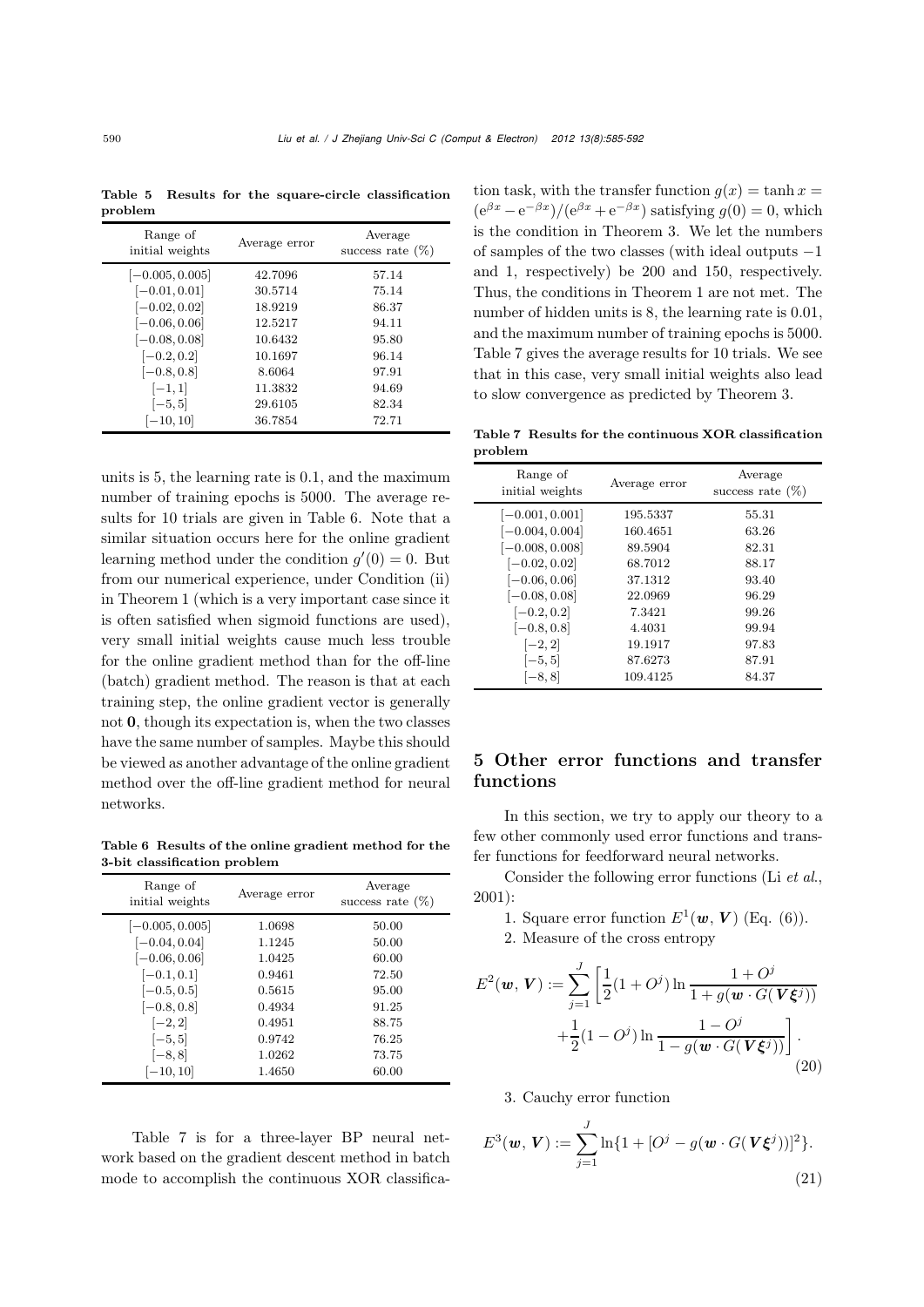4. Logistical error function ( $\alpha > 0, \beta > 0$ )

$$
E^{4}(\boldsymbol{w},\boldsymbol{V}) := \frac{\beta}{\alpha} \ln \{ \cosh[\alpha(O^{j} - g(\boldsymbol{w} \cdot G(\boldsymbol{V}\boldsymbol{\xi}^{j})))] \}.
$$
\n(22)

5. A generalized error function  $(0 < \lambda < 1)$ 

$$
E^{5}(\boldsymbol{w}, \boldsymbol{V}) := \sum_{j=1}^{J} \{ O^{j} [O^{j} - g(\boldsymbol{w} \cdot G(\boldsymbol{V} \boldsymbol{\xi}^{j}))] + \frac{\lambda}{2} [g^{2}(\boldsymbol{w} \cdot G(\boldsymbol{V} \boldsymbol{\xi}^{j})) - (O^{j})^{2}] \}. \tag{23}
$$

6. A linear combination error function

$$
E^{6}(\mathbf{w}, \mathbf{V}) := \sum_{j=1}^{J} \left\{ \frac{1}{2} [O^{j} - g(\mathbf{w} \cdot G(\mathbf{V}\boldsymbol{\xi}^{j}))]^{2} + \frac{1}{20} \left[ (1 + O^{j}) \ln \frac{1 + O^{j}}{1 + g(\mathbf{w} \cdot G(\mathbf{V}\boldsymbol{\xi}^{j}))} + (1 - O^{j}) \ln \frac{1 - O^{j}}{1 - g(\mathbf{w} \cdot G(\mathbf{V}\boldsymbol{\xi}^{j}))} \right] \right\}.
$$
\n(24)

To evaluate the gradients of the error functions with respect to weights, we first note that the gradient  $E_{v_i}(\boldsymbol{w}, \boldsymbol{V})|_{\boldsymbol{u}=\boldsymbol{0}} = \boldsymbol{0}$  is obviously true (cf. Eq. (19)). Similarly, the gradients with respect to weight vector **w** for these error functions can be easily computed.

Furthermore, we list five commonly used transfer functions as follows (Li *et al*., 2001):

1. Logistic function

$$
g_1(x) = \frac{1}{1 + e^{-2\beta x}}, \ \ \beta > 0. \tag{25}
$$

2. Hyperbolic tangent function

$$
g_2(x) = \tanh x = \frac{e^{\beta x} - e^{-\beta x}}{e^{\beta x} + e^{-\beta x}}, \ \beta > 0.
$$
 (26)

3. Inverse tangent function

$$
g_3(x) = \frac{2}{\pi} \arctan(\beta x), \quad \beta > 0. \tag{27}
$$

4. Error function

$$
g_4(x) = \text{erf}(x) = \frac{2}{\sqrt{\pi}} \int_0^x e^{-u^2} du. \qquad (28)
$$

5. Radial basis function

$$
g_5(x) = \exp\left(-\frac{x^2}{2\sigma^2}\right). \tag{29}
$$

Some important values of the five transfer functions are given in Table 8, which will be used for

|          | $q(-\infty)$ | q(0)     | $g(+\infty)$ | q'(0)          |  |
|----------|--------------|----------|--------------|----------------|--|
| $g_1(x)$ |              | 0.5      |              | $\beta/2$      |  |
| $g_2(x)$ | $-1$         | 0        |              |                |  |
| $g_3(x)$ | $-1$         | $\theta$ |              | $2\beta/\pi$   |  |
| $g_4(x)$ | $-1$         | 0        |              | $2/\sqrt{\pi}$ |  |
| $g_5(x)$ |              |          |              |                |  |

our computation of the gradients with respect to the weights.

In Table 9, we investigate whether our theories can be applied to different combinations of the above listed six error functions and five transfer functions. Our suggestion is: do not choose very small initial weights in the cases marked 'Y' or 'S' in the table.

Table 9 Gradients of different error functions with respect to *w* at the origin

|    | $E^1$      | $E^2$  | $E^3$ | $E^4$  | $E^5$  | $\,E^6$ |
|----|------------|--------|-------|--------|--------|---------|
| 91 | Y(ii)      | N      | Y(ii) | N      | S(iii) | N       |
| 92 | Y(ii)      | S(iii) | Y(ii) | S(iii) | S(iii) | S(iii)  |
| 93 | Y(ii)      | S(iii) | Y(ii) | S(iii) | S(iii) | S(iii)  |
| 94 | Y(ii)      | S(iii) | Y(ii) | S(iii) | S(iii) | S(iii)  |
| 95 | Y(i or ii) | Y(i)   | Y(i)  | Y(i)   | Y(i)   | Y(i)    |

 $E^1-E^6$ : error functions;  $g_1-g_5$ : transfer functions. Y (resp.<br>N), the corresponding gradient of the error function with N): the corresponding gradient of the error function with respect to *w* is (resp. is not) **0**; S: the gradient of the error function with respect to  $\tilde{\mathbf{w}}$  is **0** except for the bias b. '(i)' and '(ii)' correspond to Conditions (i) and (ii) in Theorem 1 respectively, and '(iii)' stands for the condition  $g(0) = 0$  in Theorem 3

#### 6 Conclusions

It is a well-known and widely adopted strategy that in the network training of feedforward neural networks, the initial weights are chosen to be small in magnitude in order to prevent premature saturation in the training procedure. However, this paper points out that in some cases, very small initial weights may be ineffective in that they result in slow convergence in the beginning of the training procedure. Our results suggest that, in these cases, the initial values of the weights should be neither too large, nor too small. For instance, a typical range for choosing the initial weights might be something like  $(-0.4, -0.1) \cup (0.1, 0.4)$ , rather than  $(-0.1, 0.1)$ as suggested by the usual strategy. Numerical experiments are carried out to support our theoretical findings.

First, we reveal that the gradient of the square